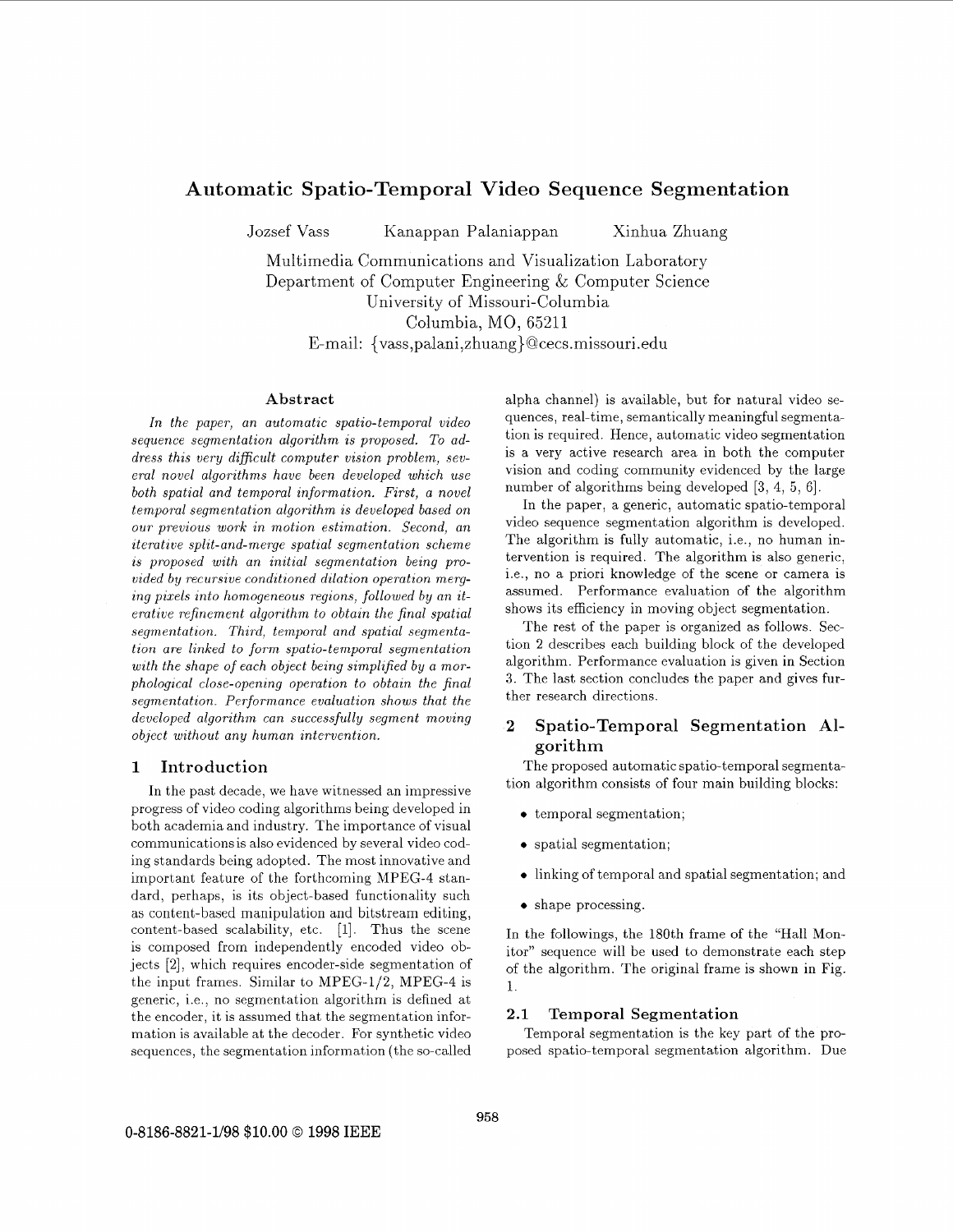

Figure 1: Original 180th frame of the "Hall Monitor" sequence.

to its simplicity, the interframe difference is traditionally utilized to detect moving components in the frame **[3]** with a sacrifice of the accuracy of the moving object boundaries. In the proposed algorithm, temporal segmentation is performed by calculating the so-called motion-prediction (MP) index for each pixel defined as follows: It takes binary one when pixel  $(x, y)$  is not matchable in the previous frame, otherwise it takes binary zero. It is calculated (following the spirit of [7]) for each pixel  $(x, y)$  as follows: First, to avoid unreliable matches, an initial motion vector field is estimated by using full search block matching algorithm (FSBMA) with block size of  $16 \times 16$  pixels and  $\pm 15$ pixels search range. Large block size is desirable in order for FSBMA to capture the true motion and avoid trapping in local minima. Then, this initial estimate is refined for each pixel  $(x, y)$ . Let  $f_t$  and  $f_{t-1}$  denote the current and previous frames, respectively. A local patch  $G(x, y)$  of  $5 \times 5$  pixels is established around each pixel  $(x, y)$ . Then, the mean-squared prediction error is determined by minimizing

RMSE
$$
(x, y)
$$
 =  $\left( \min_{k,l} \frac{1}{\#G(x, y)} \sum_{(m,n) \in G(x,y)} (f_t(m, n)) \right)$   
- $f_{t-1}(m - d_x - k, n - d_y - l))^2$ 

where  $(d_x, d_y)$  is the initial motion vector of pixel  $(x, y)$ , and  $(k, l)$  is the motion vector refinement determined by full search algorithm with a much reduced search range. The MP index is then obtained by thresholding  $RMSE(x, y)$  with a motion threshold  $T_M$ ,

$$
MP(x, y) = \begin{cases} 1 & \text{if } |RMSE(x, y)| > T_M \\ 0 & \text{otherwise.} \end{cases}
$$

Finally, connected component analysis [8] is applied to the binary MP index map and small components (corresponding to noise) are removed.



Figure 2: Result of temporal segmentation

Lack of a good match from the previous frame results in  $MP(x, y) = 1$ . This includes 1) new object is coming into the scene, i.e., pixels belonging to the new object do not have a good match in the previous frame; **2)** uncovered background areas, i.e., pixels belonging to these areas do not have a good match in the previous frame where they were covered by the object; and **3)** moving texture areas since texture areas have a high intensity variance and even a small deviation from the true motion can yield a large mean-squared error. Although  $MP(x, y) = 1$  means that pixel  $(x, y)$ belongs to a moving object, which is present in the current frame or in the previous frame or in both frames,  $MP(x, y) = 0$  does *not* necessarily imply that pixel  $(x, y)$  belongs to a still object, e.g., for interior pixels of moving homogeneous regions good match from the previous frame is readily available. The proposed temporal segmentation is illustrated in Fig. 2. Both persons have been correctly detected. Also note that moving homogeneous areas (e.g., back of the left person) have been incorrectly classified.

### **2.2** Spatial Segmentation

The next building block is spatial segmentation. As was pointed out before, temporal segmentation fails for moving homogeneous regions. Thus the goal of spatial segmentation is to delineate homogeneous regions for which an iterative variant of split-and-merge scheme [8] is developed. In the proposed algorithm,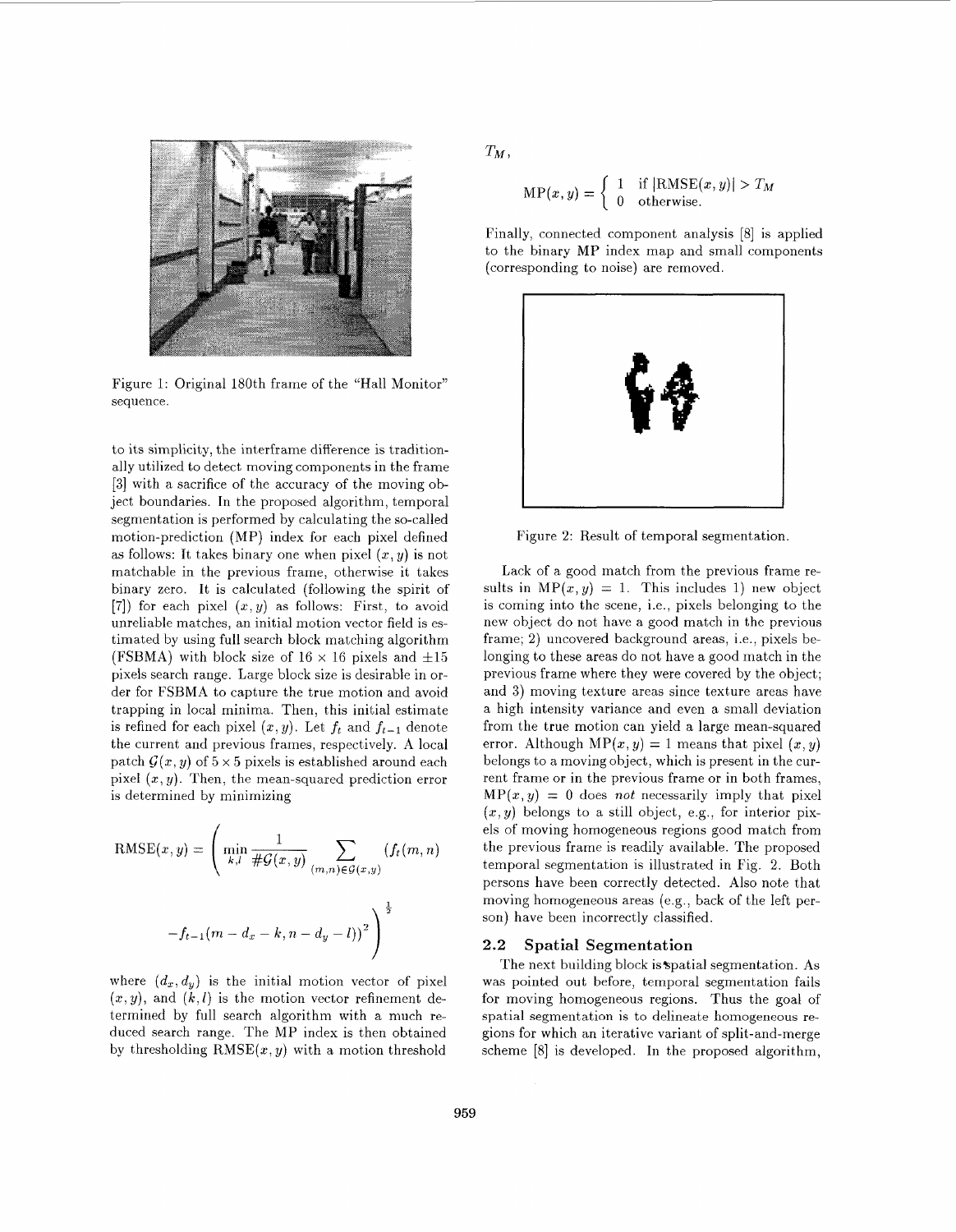

Figure **3:** (a) Cross structuring element used in conditioned dilation for initial cluster detection. (b)  $3 \times 3$ structuring element used in shape simplification.  $\bullet$ and  $\times$  denote the origin (included) and the support of the structuring element, respectively.

each pixel is labeled by a non-negative integer. Label 0 means that pixel  $(x, y)$  is unlabeled, i.e., it does not belong to any region. Initial segmentation is achieved by conditioned dilation operation [9] by using star (4 connected) structuring element *B* shown in Fig. 3a. An *irregular-shaped* region is recursively formed by appending unlabeled boundary pixels to the region if the given homogeneity criterion, i.e., the absolute difference between the region mean (mean value of pixels belonging to the same region) and the value of the pixel to be added is smaller than  $T_I$ , is satisfied:

#### BEGIN **Initial-Segment**()

- **Step 1.** Given the homogeneity threshold  $T_I$ . Set the region counter  $k \leftarrow 0$ . Each entry of the labeling matrix is initialized to zero.
- **Step 2.** Scan the image from top to bottom, left to right.
- **Step 3.** If pixel  $(x, y)$  is unlabeled (not assigned to any region) then

 $k \leftarrow k+1$ . Let  $(x, y)$  be the seed of region  $R_k$ , and region mean  $m(R_k) = f(x, y)$ . Region growing by conditioned dilation. **Expand-Region(z,** y)

## END **Initial-Segment** ()

### BEGIN **Expand-Region(x,** y)

**Step 1.** For each  $(i, j) \in B$  do If  $f(x + i, y + j)$  is unlabeled and  $|m(R_k) - f(x + j)|$  $|i, y + j\rangle$  <  $T_I$  then Append pixel  $(x + i, y + j)$  to region  $R_k$  and recursively update the region mean  $m(R_k)$ . Expand-Region $(x + i, y + j)$ 

#### BEGIN **Expand-Region()**

The above initial segmentation algorithm has very low computational complexity but tends to result in inhomogeneous regions since the mean value of the region is recursively updated. **(A** region is said to be

inhomogeneous if the region variance, i.e., variance of pixels belonging to the same region, is larger than a given homogeneity threshold.) The following iterative algorithm is developed to improve the performance of the initial segmentation algorithm:

- **Step 1.** *Inhomogeneous region elimination.* Inhomogeneous regions resulting from initial segmentation or from previous iteration of this algorithm are eliminated by setting the label of the corresponding pixels to zero.
- **Step 2.** *Resegmentation.* Unlabeled pixels resulting from the previous step are resegmented by using the initial segmentation algorithm. The homogeneity threshold is chosen so that the homogeneity of the new regions is guaranteed. Thus after resegmentation, all regions are homogeneous.
- Step 3. Region merging. Resegmentation tends to oversegment the image, i.e., one homogeneous region might be segmented into two or more regions. Two neighboring regions are merged if the absolute difference between the mean value of the two corresponding regions is inferior to a given threshold.
- **Step 4.** *Small region elimination.* To further reduce the number of regions, regions having area smaller than a given area threshold are eliminated by setting the labels of the corresponding pixels to zero.
- **Step 5.** *Region appending.* The purpose of region appending is to assign every unlabeled pixel resulting from the previous step to an already *exzsting*  region. The procedure starts with a small homogeneity threshold. An unlabeled pixel is appended to the most similar *neighboring* region if the difference between the region mean and the value of the unlabeled pixel is smaller than the given homogeneity threshold. After all the pixels for the given homogeneity threshold have been appended, the threshold is incremented and the procedure is repeated until all the pixels are labeled. Region appending will not increase the number of regions, but might result in some homogeneous regions become inhomogeneous.
- **Step 6.** If the specified number of iterations is reached terminate, otherwise go to **Step 1.**

Computer experiments show that two iterations of the above algorithm gives good performance. The obtained spatial segmentation is shown in Fig. **4,** where the image has been segmented into 392 regions and each region is replaced by the corresponding region mean value.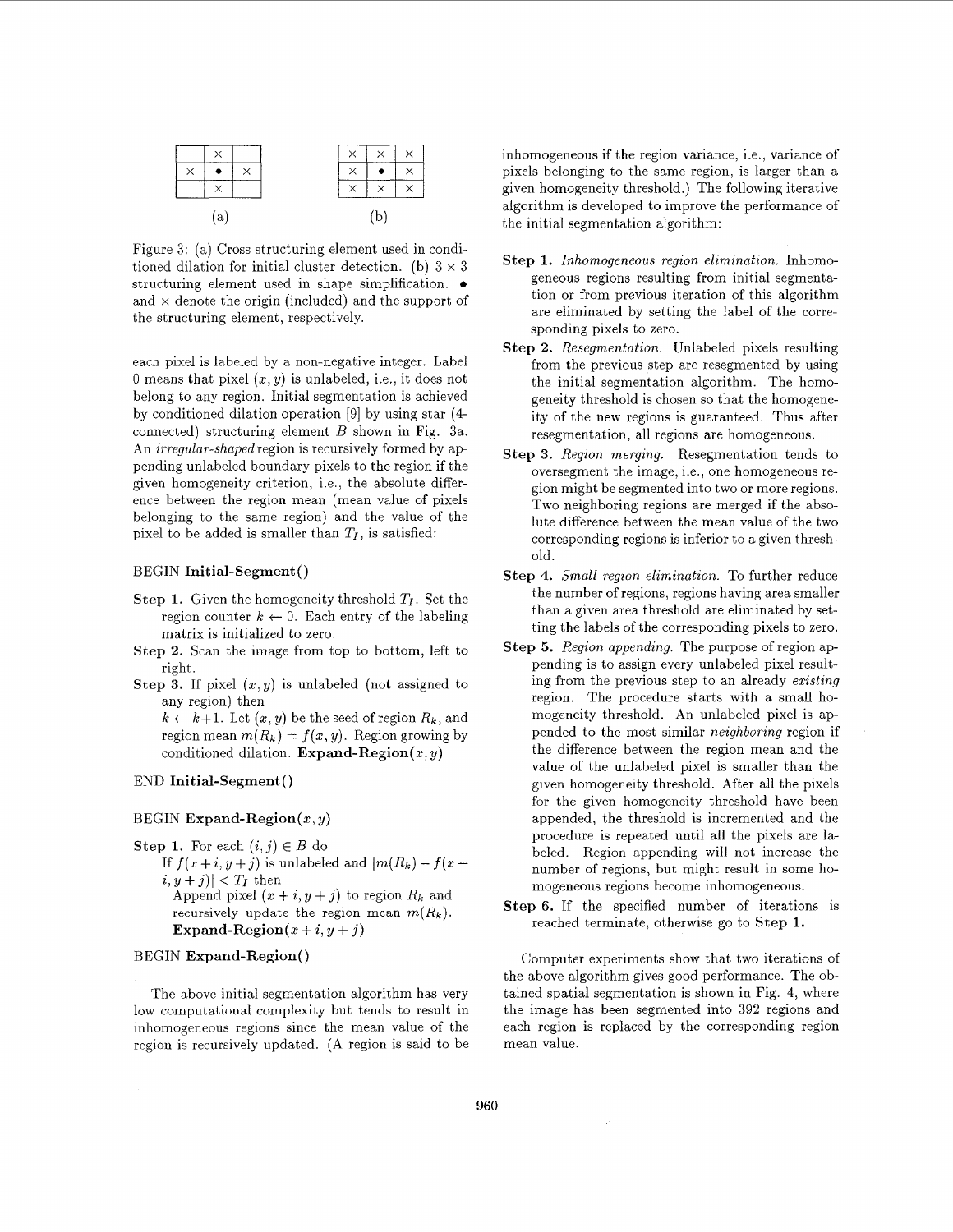

Figure 4: Result of spatial segmentation.

## **2.3 Linking of Spatial and Temporal Segmentat ion**

Spatial and temporal segmentation are linked to form spatio-temporal segmentation. First, a translational motion vector is determined for each region *Ri*  by using full search polygon matching algorithm [10] with  $\pm 15$  pixels search range in both vertical and horizontal directions. To avoid false matches only regions having area larger than a given threshold are considered. Then, region *Ri* is classified as *mowing region* if 1) it has non-zero motion vector and 2) part of region *Ri* belongs to moving object signaled **by MP** index, i.e.,  $\text{MP}(x, y) = 1$  for some  $(x, y) \in R_i$ . The result of spatio-temporal segmentation is shown in Fig. 5. Homogeneous regions missed by temporal segmentation are correctly identified. Since regions with small area are excluded from the spatio-temporal linking, objects might contain small holes.



Figure 5: Result of spatio-temporal linking

#### **2.4 Shape Processing**

The final shape processing contains two operations, hole filling and shape simplification. The shape of each object is simplified **by** morphological close-opening operation [11] by using a flat structuring element of size  $3 \times 3$  shown in Fig. 3b. The finally obtained spatiotemporal segmentation is shown in Fig. **6.** Note that, both moving objects have been correctly identified.



Figure 6: The final spatio-temporal segmentation after shape processing.

## **3 Performance Evaluation**

The performance of the proposed automatic spatiotemporal segmentation algorithm is demonstrated on the "Hall Monitor" sequence in QCIF resolution starting at the 138th frame with 5 frame-per-second. **As**  shown in Fig. 7, both moving objects are correctly segmented.

#### **4 Conclusions**

In the paper, a very efficient, generic, spatiotemporal segmentation algorithm is developed. We have also demonstrated that the proposed algorithm can succesfully segment moving objects. Further research directions include integration of temporal object tracking and development of an object-scalable video compression scheme based on the proposed automatic spatio-temporal segmentation algorithm.

#### **References**

- [l] T. Sikora, "The MPEG-4 video standard verification model," *IEEE Transactions on Circuits and Systems for Video Technology,* vol. 7, no. 1, pp. 19-31, Feb. 1997.
- [2] MPEG Video Group, **"MPEG-4** video **verifica**tion model," July 1997, Doc. ISO/IEC/JTVl/ SC29/WG11 N1796.